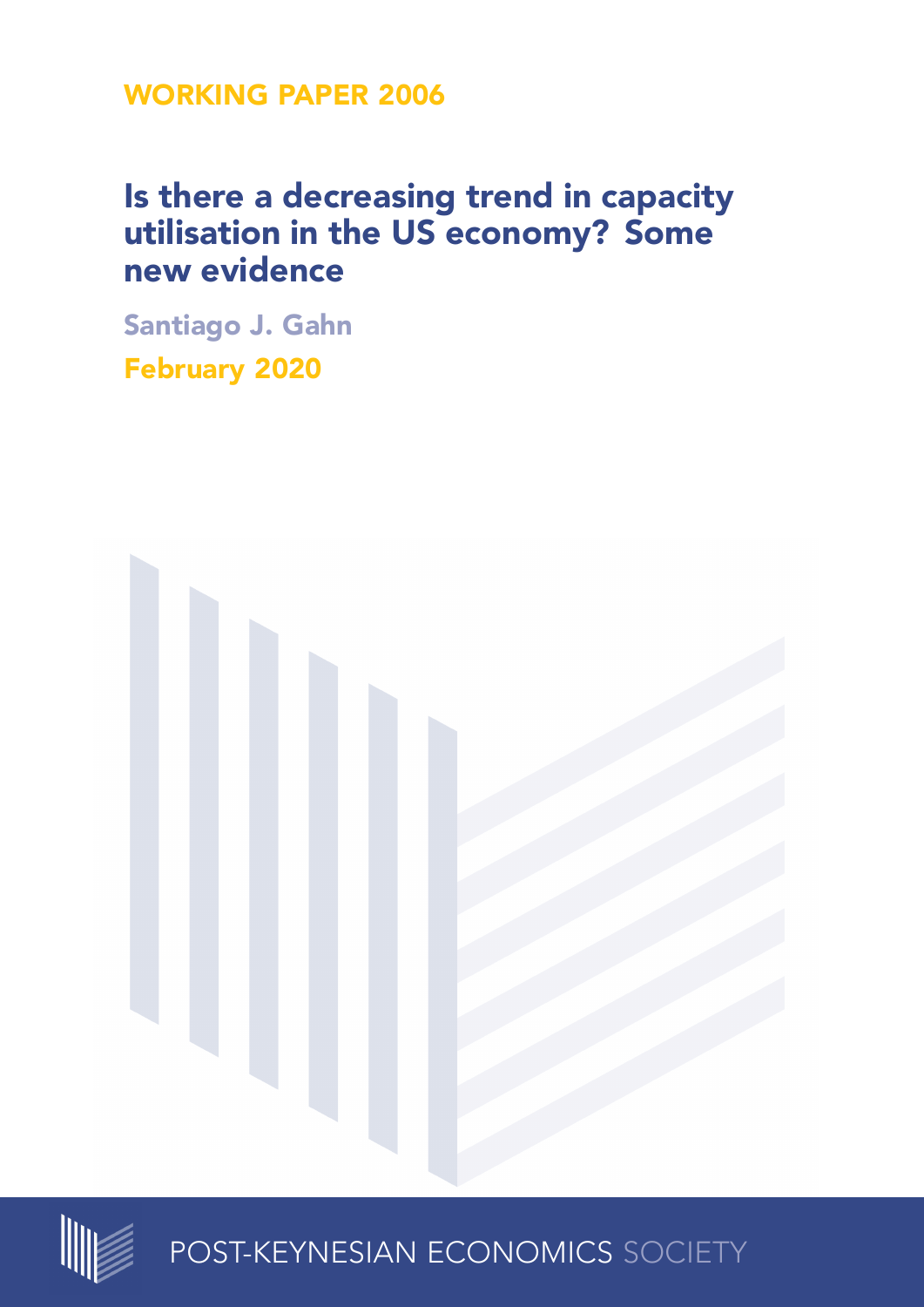# Is there a decreasing trend in capacity utilisation in the US economy? Some new evidence<sup>∗</sup>

Santiago José Gahn Roma Tre University santiagojose.gahn@uniroma3.it

#### Abstract

Recent contributions have mentioned the possibility of a decreasing trend in capacity utilisation in the US since the 70's. However, no consensus has emerged on the empirical evidence. Comparing the rate of capacity utilisation of the Federal Reserve Board [FRB] with the Full Utilisation Rate [FUR] and the National Emergency Rate [NER] of the Census Bureau, new empirical evidence is shown confirming that there exists such a decreasing trend in capacity utilisation in the US economy, at least since 1989.

JEL classification: D24, E22.

Keywords: Capacity utilisation, growth.

<sup>\*</sup>I would like to thank Riccardo Pariboni and Alejandro González for their valuable comments and suggestions on a very early draft, Professor Anwar Shaikh for sharing his databases and Ryan Decker (FRB) and Justin Pierce (FRB) for their assistance in using the databases employed in this paper. Remaining errors are my sole responsibility.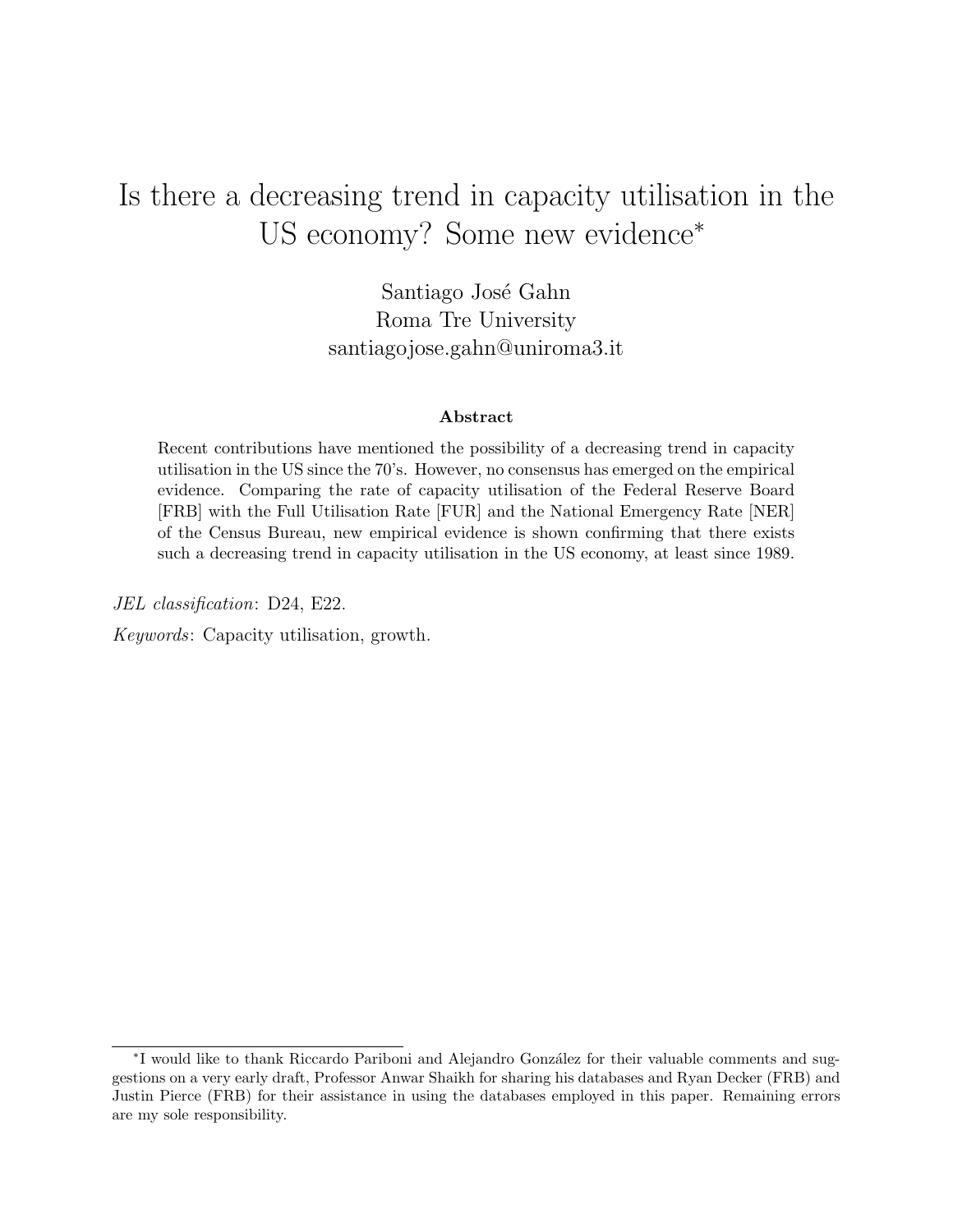# 1. Introduction

Many authors have mentioned the possibility of a decreasing trend in capacity utilisation's level since the 70's for the US economy. The discussion might be divided into two different spheres: First, the empirical one - whether there is (or not) a decreasing trend in capacity utilisation and its alternative measures - and, second, the causes, in case it exists, of the latter trend. We will try to put some light only on the first one. The aim of this paper is to identify if there exists such a decreasing trend in capacity utilisation for the US economy.

On the one hand, Skott & Zipperer (2012), Duménil & Lévy (2012, 2014), Kiefer & Rada (2015), Blecker (2016), Setterfield (2018), Pierce & Wisniewksi (2018), Fiebiger (2018), Nersisyan & Wray (2019) and Setterfield & Avritzer (2019) agree that there is a decreasing trend in capacity utilisation in the US: They all rely for this on Federal Reserve Board (FRB, hereafter) estimates. On the other hand, Shaikh (1987, 1989, 1992, 1999, 2016) and Nikiforos (2016, 2018) disagree with this based on a measurement error argument, it means that the FRB estimates do not capture correctly the true value of capacity utilisation. First, we will analyse empirically the FRB time series and its critiques. After that, we will analyse different estimates of capacity utilisation for the US in order to response to our inquiry. Some conclusions will close.

# 2. Federal Reserve Board measures of capacity utilisation and its critiques

## 2.1. Federal Reserve Board measures of capacity utilisation

If we take as valid the  $\text{FRB}^1$  $\text{FRB}^1$  measurement of capacity utilisation, we might find a decreasing  $t$ rend<sup>[2](#page-2-1)</sup> as can be seen in Figure 1. The FRB measure of capacity utilisation is built in a very particular way and this is why some authors become skeptical of this estimate.

According to the Board of Governors of the Federal Reserve System<sup>[3](#page-2-2)</sup>. (Gilbert et al., 2000) and private communication), initially a survey of firms by McGraw-Hill, which started in

<span id="page-2-0"></span><sup>1</sup>Board of Governors of the Federal Reserve System (US), Capacity Utilization: Manufacturing [CA-PUTLB00004SQ], quarterly, seasonally adjusted, retrieved from FRED, Federal Reserve Bank of St. Louis; <https://fred.stlouisfed.org/series/CAPUTLB00004SQ>

<span id="page-2-2"></span><span id="page-2-1"></span><sup>2</sup> In Appendix A.1. some econometric tests are presented to prove this claim.

 $3$ Source:<https://www.federalreserve.gov/Releases/g17/Meth/MethCap.htm> and [https:](https://www.federalreserve.gov/pubs/Bulletin/2000/0300secnd.pdf) [//www.federalreserve.gov/pubs/Bulletin/2000/0300secnd.pdf](https://www.federalreserve.gov/pubs/Bulletin/2000/0300secnd.pdf)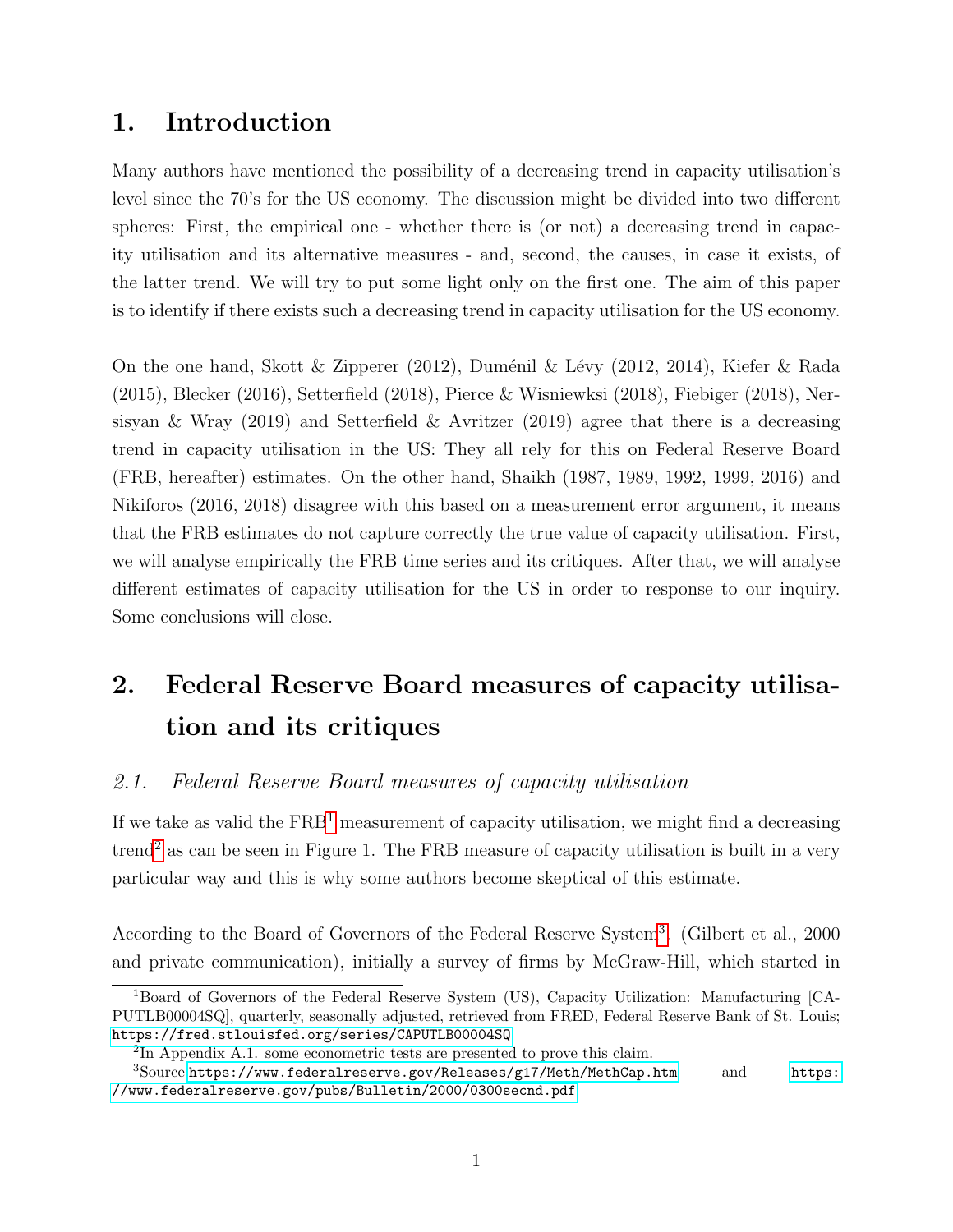



Note: Utilisation rate (solid line) - Trend (dashed line).

the mid-1950s, was the primary determinant of the level of utilisation in manufacturing. The US Census Bureau survey - analysed later - was started in the mid-1970s and became the only source of utilisation rate data in the late 1980s, when the McGraw-Hill survey was discontinued. The rates from the McGraw-Hill survey are currently the basis for the earlier years of the published FRB rates, but they tend to be higher than those from the Census survey (the two surveys overlapped for 14 years). A level adjustment is applied to estimates for more recent years in order to maintain consistency with the historical levels based on the earlier survey. Moreover, the level difference between the McGraw-Hill rates and the Census rates may come from differences in their samples. McGraw-Hill was a *firm-level* survey, whereas Census did a *plant-level* survey. Finally, FRB estimates industry capacity using a regression model relating survey-based capacity to measures of capital input and measures of the average age of the industry's capital stock. The final capacity indexes - denominator of FRB's capacity utilisation - for a year are derived from the fitted values of these regressions.

The fact that the FRB makes use of multiple surveys to build on the whole period from 1948 to the present and estimates capacity using a regression model whose step-by-step results are not publicly published has raised some doubts on its reliability. These critiques will be analysed in the next subsection.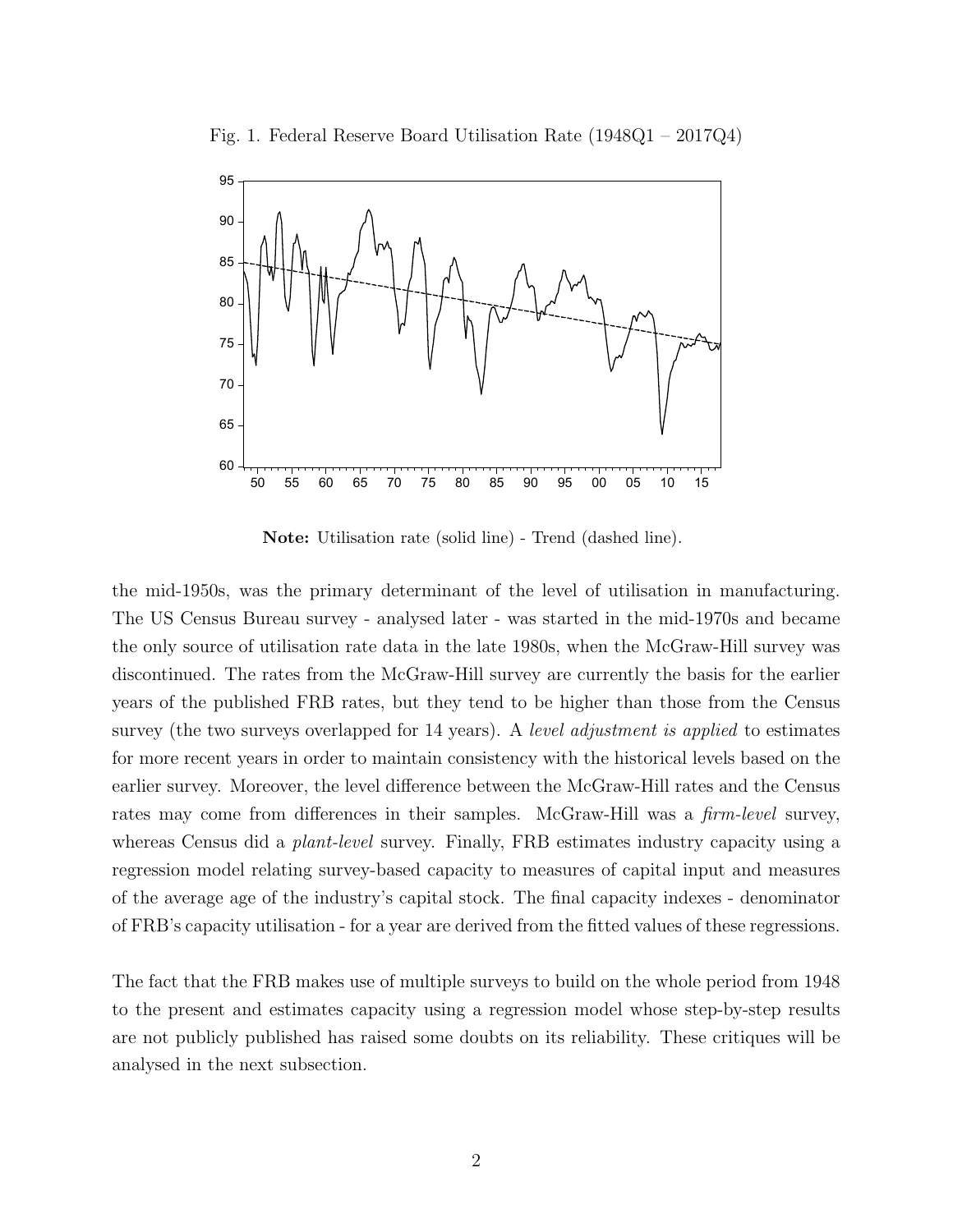### 2.2. Recent main critiques to FRB's measure

### 2.2.1. Nikiforos' critique

Nikiforos (2016, 2018), on the Federal Reserve Board estimates, claims that are 'stationary by construction and they represent how much capacity is utilised compared with the desired rate of utilisation' (Nikiforos, 2016, p. 2), putting in doubt the FRB's estimates. The main argument is rest on the fact that the index is based on the Survey of Plant Capacity, conducted by the US Census Bureau, in which the Census asks to plant managers for the 'maximum level of production that this establishment could reasonably expect to attain under normal and realistic operating conditions fully utilizing the machinery and equipment in place<sup>'[4](#page-4-0)</sup> (ibid., p. 10). Because of the 'ambiguous' way in which this particular question of the survey might be designed, the author claims that 'In that sense the FRB utilisation index is a proxy for the deviation of  $u^*$  from  $u_d$  and gives us no information about  $u_d$  itself.' (ibid., p. 11).

In a similar fashion, some authors in the past had already claimed that in some surveys plant managers [respondents in the McGraw-Hill utilization survey] 'find' capacity when output rises sharply, and 'lose' it when output slackens (Perry, 1973, p. 711; Rost, 1983, p. 521). Anticipating some results, we will show later that in the same survey another question is asked by the Census which might shed a mantle of doubt as to whether it is as Nikiforos claims.

#### 2.2.2. Shaikh's critique

Professor Shaikh (2016) assures, based on Hertzberg et al. (1974), Rost (1983), Schnader (1984), Shaikh (1989) and Shapiro (1989), that 'a second group of capacity measures tries to get around this problem [estimation of capacity utilisation] by relying on economic surveys of operating rates, as in those by the Bureau of Economic Analysis (BEA) and the Bureau of the Census. Here, firms are typically asked to indicate their current operating rate (i.e., their current rate of utilization of capacity). The difficulty with such surveys is that they do not specify any explicit definition of what is meant by "capacity", so that the respondents are free to choose between various measures of capacity' (2016, p. 823).

Problems related to surveys have been greatly acknowledge by De Leeuw (1979). In our view, Shaikh's argument could be hardly a concern for survey's analysis: First, according to

<span id="page-4-0"></span><sup>4</sup>[https://www2.census.gov/programs-surveys/qpc/technical-documentation/questionnaires/](https://www2.census.gov/programs-surveys/qpc/technical-documentation/questionnaires/watermark_form.pdf?##) [watermark\\_form.pdf?#](https://www2.census.gov/programs-surveys/qpc/technical-documentation/questionnaires/watermark_form.pdf?##)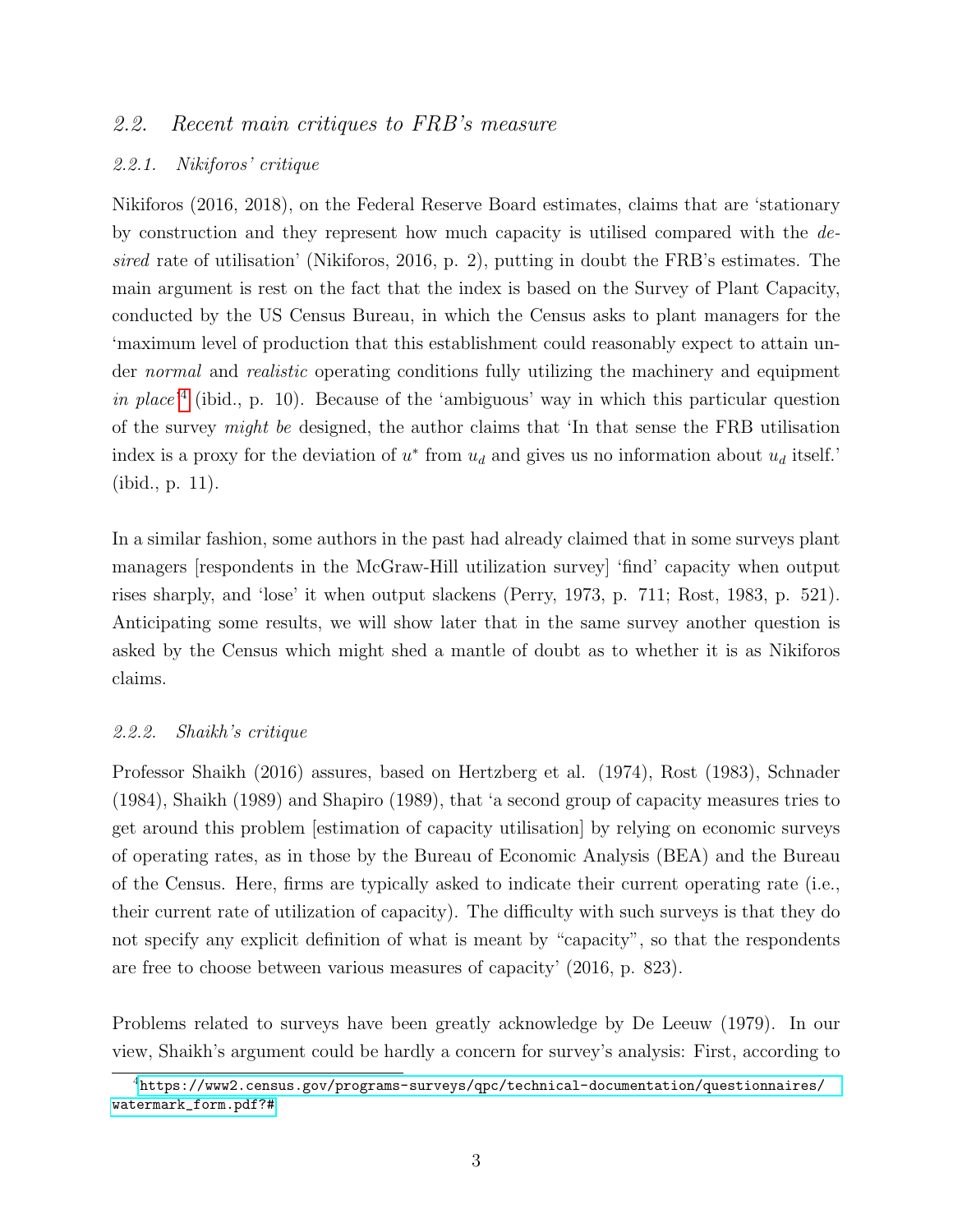Phillips (1963, p. 284), while refering to McGraw-Hill surveys<sup>[5](#page-5-0)</sup>, 'the obvious advantage of the McGraw-Hill survey method is that direct questions relating to capacity are responded to by persons likely to know the answers' and, second, once fixed the criteria to define capacity by the plant manager at a very first time, even right or wrong, in any case if we assume that she will respond coherently using the same method of estimation through time, the error measurement of the time series remains on its level. We think this is not a too strong and implausible assumption that could be done if we prefer working on surveys rather than in estimates of capital stock or past estimates of investment.

# 3. US Census Bureau measures of capacity utilisation

The US Census Bureau reports a variety of measures of capacity utilisation from the 'Quarterly Survey of Plant Capacity Utilisation' (QPC) previously called 'Survey of Plant Capacity' (SPC). Here we will present only two that will give us enough evidence to support our arguments.

### 3.1. Full Utilisation Rate and National Emergency Rate

One of the time series calculated by the Census Bureau since 1974 is the Full Utilisation Rate (FUR, hereafter) - that one that serves as a basis for the construction of FRB's measure. It is a fraction between actual production and 'full production capability'. In this case the plant managers have to 'report market value of actual production for the quarter' (for the numerator) and 'estimate the market value of production of this plant as if it had been operating at full production capability for the quarter' (for the denominator) (Survey, US Census Bureau<sup>[6](#page-5-1)</sup>): For the latter, they have to assume only machinery and equipment in place and ready to operate, normal downtime, that labor, materials, utilities, etc. are fully available, the number of shifts, hours of operation and overtime pay that can be sustained under *normal* conditions and a *realistic* work schedule in the long run, also the same product mix as the actual production.[7](#page-5-2)

The fact that plant managers have to assume equipment in place, ready to operate, normal downtime and realistic work schedule might cast some doubts about the reliability of

<span id="page-5-0"></span><sup>&</sup>lt;sup>5</sup>We are not here claiming that McGraw-Hill and FRB measures are the same, but both share a surveybased estimation method and therefore this critique is common to both.

<span id="page-5-1"></span> $6$ [https://www2.census.gov/programs-surveys/qpc/technical-documentation/questionnaires/](https://www2.census.gov/programs-surveys/qpc/technical-documentation/questionnaires/watermark_form.pdf?##) [watermark\\_form.pdf?#](https://www2.census.gov/programs-surveys/qpc/technical-documentation/questionnaires/watermark_form.pdf?##)

<span id="page-5-2"></span><sup>7</sup>The question of the survey has been changing through time (see Doyle, 2000; Morin & Stevens, 2004; Nikiforos, 2016; Fiebiger, 2018 on this issue.)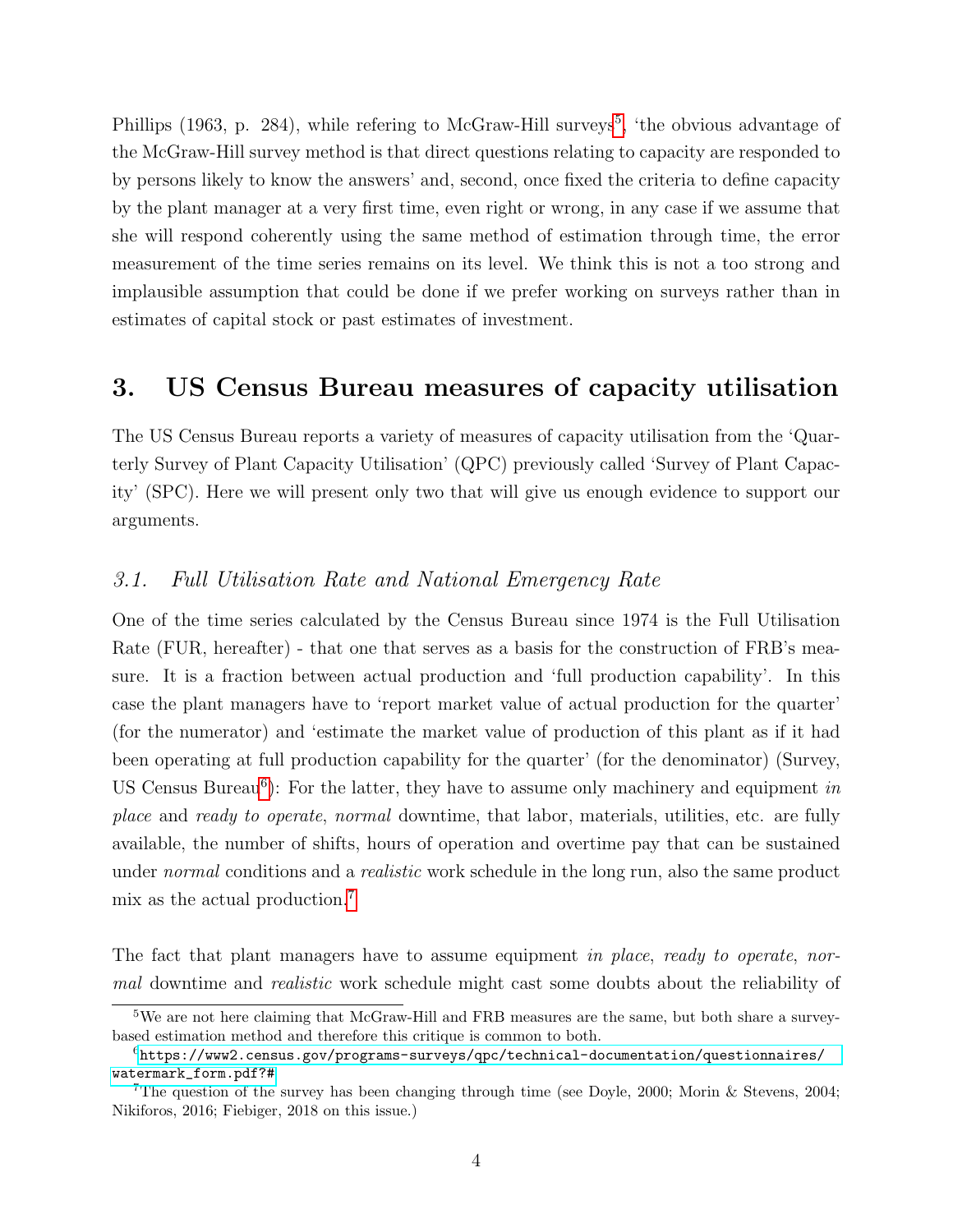these estimates. However, the Census also presents another measure of utilisation, called the National Emergency Rate (NER), also a ratio between actual production and 'national emergency production'. Here the plant manager must 'estimate the market value of production for this plant as if it had been operating under national emergency conditions for the quarter' (for the denominator) (Survey, US Census Bureau<sup>[8](#page-6-0)</sup>): They also have to assume full use of all their machinery and equipment, including that requiring reconditioning, plant production as close to 168 hours per week as possible, including extra shifts, minimal downtime, supposing that funding, labor, materials, components, utilities, etc. are fully available to them and their suppliers, *their product mix is permitted to change* and finally, that they can sell all of their output.



Fig. 2. Full Utilisation and National Emergency Rates (1989Q4–2017Q4)

Note: NER (left axis) - FUR (right axis). Only last quarter. 2007, 2008 and 2009 values are missing. Source: own elaboration. See Appendix A.3.

The FUR could represent an 'economic' estimate of capacity utilisation, while the NER is similar to the 'engineer' concept.<sup>[9](#page-6-1)</sup> The NER database is publicly available at an aggregate level and for more than 500 industries from 1989Q4 to 2006Q4 - only last quarter per year -

<span id="page-6-0"></span><sup>8</sup>[https://www2.census.gov/programs-surveys/qpc/technical-documentation/questionnaires/](https://www2.census.gov/programs-surveys/qpc/technical-documentation/questionnaires/watermark_form.pdf?##) [watermark\\_form.pdf?#](https://www2.census.gov/programs-surveys/qpc/technical-documentation/questionnaires/watermark_form.pdf?##)

<span id="page-6-1"></span><sup>&</sup>lt;sup>9</sup>On the one hand, the 'engineer' concept of capacity utilisation  $Y/Y^*$  implies a notion in which the denominator expresses the maximum technical possibilities of the plant or firm, even if this is not profitable.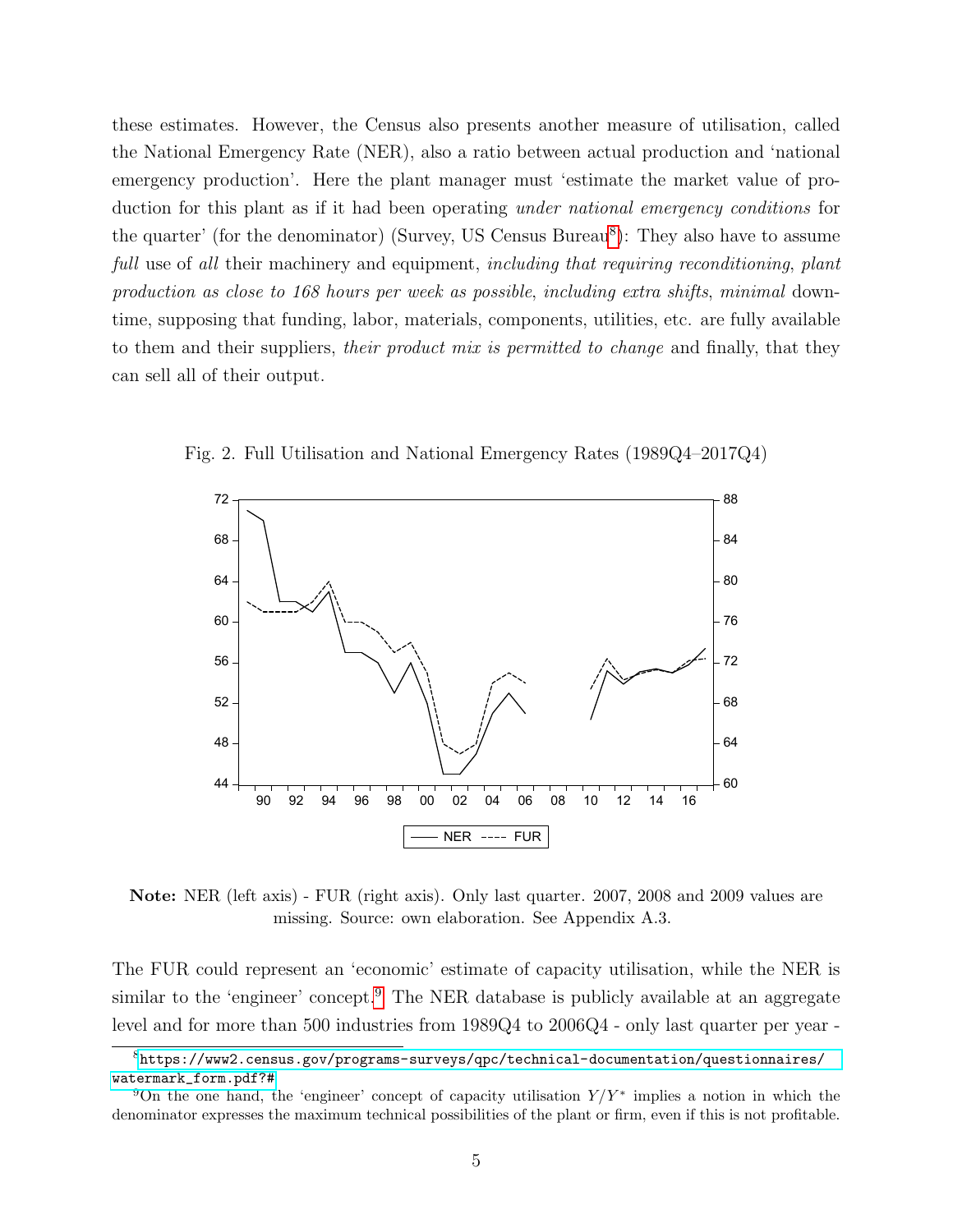and for 93 industries from 2010Q1 to 2017Q4 - quarterly - not seasonally adjusted, therefore in the first step we will try to compare visually this aggregate time series with the aggregate FUR in order to see if there is any compatibility.

In Figure 2 the aggregate NER and the aggregate FUR, directly retrieved from the US Cen-sus Bureau Survey<sup>[10](#page-7-0)</sup>, are shown; hence without any adjustment performed by the Federal Reserve Board (FRB). Even taking into account the missing values for 2007, 2008 and 2009, it can be seen that the pattern of both variables is quite similar.<sup>[11](#page-7-1)</sup> Few comments on this must be done. First, it is clear that, as we have said, the pattern is similar and what is different is the *level* of the variables: The NER is at any time lower as it might be expected, given the denominator is the maximum that can be technically produced. Second, if we consider that the NER is the closest variable to the measurement of 'engineering' utilisation capacity<sup>[12](#page-7-2)</sup> and given FUR's behaviour through time is very similar, then it could also valid the idea that the latter could be a proxy of the correct 'economic' measure of capacity utilisation; at the minimum to analyse its behaviour through time if not its level.

The fact that the FUR estimates follows the NER estimates - as can be seen in Figure 2 - is a proof that what can be considered for some authors an 'ambiguous' question asked by the Census, although without being error-free as any survey-based method, it is not neccesarily for plant managers.

# 4. Comparing the Federal Reserve Board and the Census Bureau time series

As we have mentioned previously, the FRB makes some adjustments to the US Census Bureau FUR so we have to compare also these variables. Unfortunately, the FRB time series is seasonally adjusted by default while the FUR is not; therefore, we applied X-13ARIMA-Seats seasonal adjustment for the period 2010Q1-2017Q4.[13](#page-7-3)

<span id="page-7-1"></span><span id="page-7-0"></span> $10$ <https://www.census.gov/programs-surveys/qpc/data/tables.html>

 $11$ In Appendix A.2. we show that we cannot reject the null hypothesis of both series being equal (different only in levels).

<span id="page-7-2"></span> $12$ Even better than the Average Workweek of Capital (Foss, 1963; Taubman & Gottschalk, 1971; Foss, 1981a; Foss, 1981b; Foss, 1984; Foss, 1985; Shapiro, 1986; Orr, 1989; Shapiro, 1996; Foss, 1997; Bueaulieu & Mattey, 1998; Gorodnichenko & Shapiro, 2011; Nikiforos, 2016) because NER takes at least partially into account the speed of operation.

<span id="page-7-3"></span><sup>&</sup>lt;sup>13</sup>This adjustment is also performed by the US Census using the same methodology.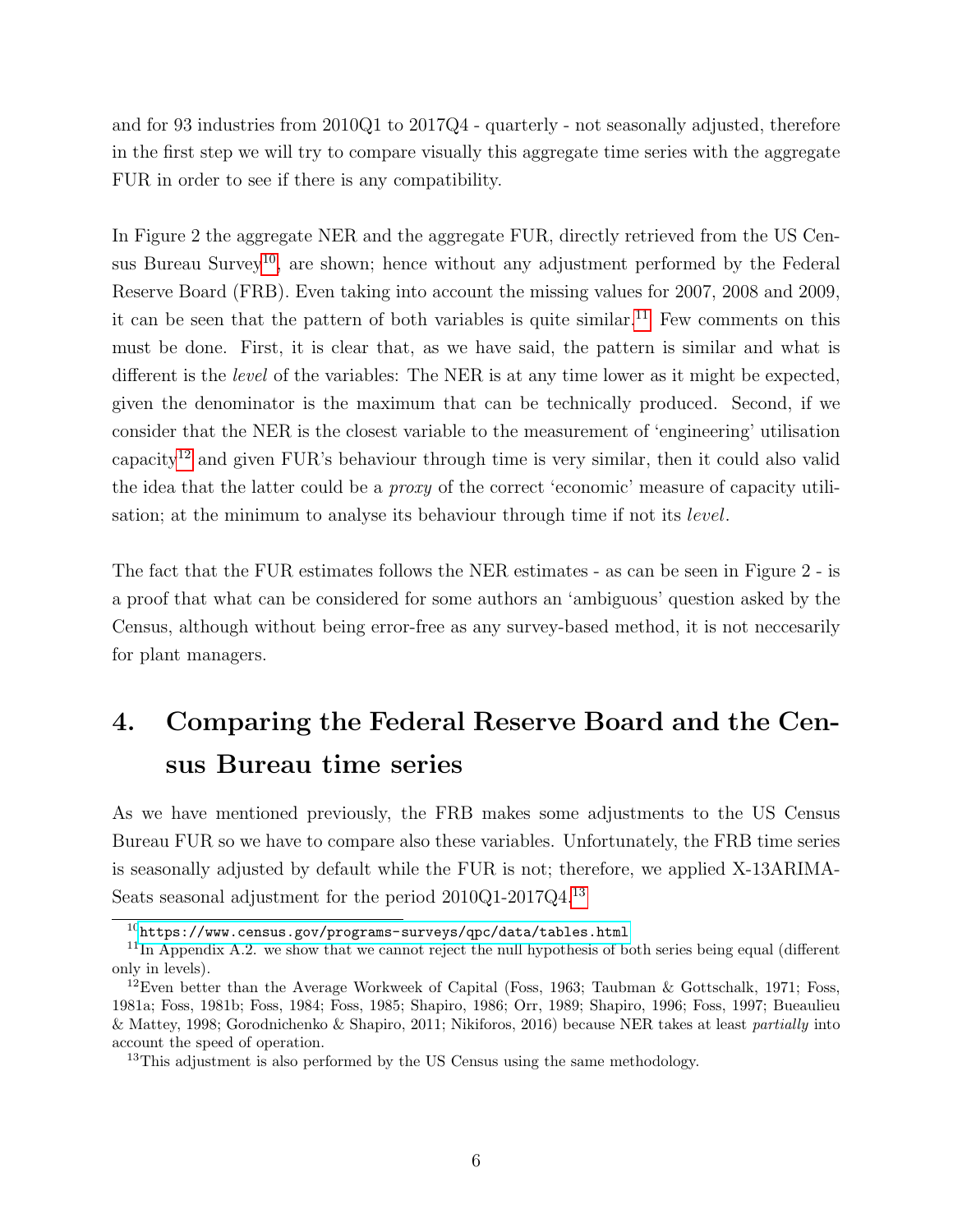

Fig. 3. Full Utilisation and Federal Reserve Board Utilisation Rates and (1989Q4-2017Q4)

Note: FUR (left axis) - FRB (right axis). Only last quarter, seasonal adjusted since 2010. 2007, 2008 and 2009 values are missing for FUR.

As we can see from Figure 3, the behaviour of both series through time is not the same but quite similar. The level of the FRB's measure might be greater, as expected, because of the adjustment of the FRB in relation to McGraw-Hill's estimates (see 2.1.). At least from a simple visual analysis<sup>[14](#page-8-0)</sup> it could be inaccurate to claim that the adjustment made by the FRB radically changes the behaviour through time of the Census Bureau time series, the latter what can be considered an even more accurate proxy of 'economic' capacity utilisation.

# 5. A summing up

Recent contributions have mentioned the possibility of a decreasing trend in capacity utilisation in the US since the 70's. However, no consensus has emerged on the empirical evidence: Some authors severely criticised FRB's measure of capacity utilisation (Nikiforos, 2016, 2018; Shaikh, 2016) on the basis of the fact they consider the estimate of capacity utilisation of the Federal Reserve Board not appropriate.

<span id="page-8-0"></span><sup>14</sup>Some econometric evidence is also shown in Appendix A.2.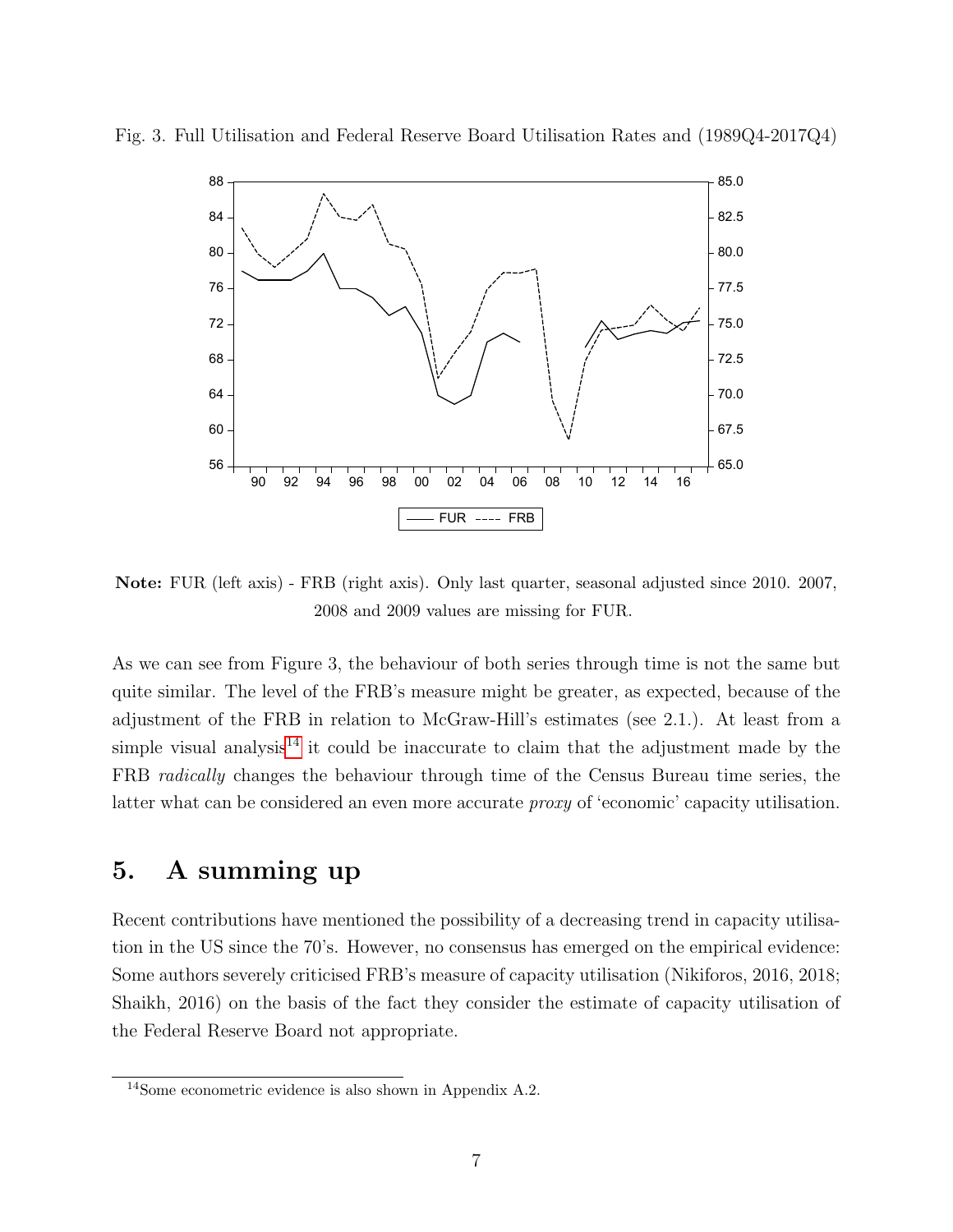Through this paper, we have introduced two different measures of utilisation retrieved from the US Census Bureau. One of this measures was almost 'forgotten' in the literature[15](#page-9-0): The National Emergency Rate of capacity utilisation. This rate is built by the Census Bureau and it is the closest to the correct measurement of 'engineering' utilisation capacity.

Although much more work must be done on measures of capacity utilisation, a simple visual and econometric analysis of the relationship between the National Emergency, the Full Utilisation and the FRB rates of capacity utilisation might allow us to consider that the FRB's measure, although with serious limitations, might still be valid as a measure of the behaviour of capacity utilisation through time for the US economy. The economic reasons behind this long-run decreasing trend will be subject to further analysis.

## 6. References

Bansak, C., Morin, N., & Starr, M. (2007). Technology, capital spending, and capacity utilization. *Economic Inquiry*,  $\frac{45(3)}{631-645}$ .

Belzer, D. B., Serot, D. E., & Kellogg, M. A. (1991). Estimates of emergency operating capacity in US manufacturing and nonmanufacturing industries (No. PNL-7661-Vol. 2). Pacific Northwest Lab., Richland, WA (USA).

Belzer, D. B., Kellogg, M. A., & Roop, J. M. (1993). Development of Estimates of Emergency Operating Capacity for 4-Digit SIC Manufacturing Industries. Journal of Economic and Social Measurement,  $19(3)$ , 141-158.

Beaulieu, J. J., & Mattey, J. (1998). The workweek of capital and capital utilization in manufacturing. Journal of Productivity Analysis,  $10(2)$ , 199-223.

Blecker, R. (2016). Wage-led versus profit-led demand regimes: the long and the short of it. Review of Keynesian Economics, 4 (4), 373-390.

Cavaliere, G., & Xu, F. (2014). Testing for unit roots in bounded time series. Journal of

<span id="page-9-0"></span><sup>15</sup>Only mentioned in few articles (Shapiro, 1996; Morin & Stevens, 2004; Bansak, Morin & Starr, 2007; Shapiro & Gorodnichenko, 2011) and briefly analysed in Doyle (2000) and Petri (2003, 2004). See Belzer et al. (1991, 1993) for estimations.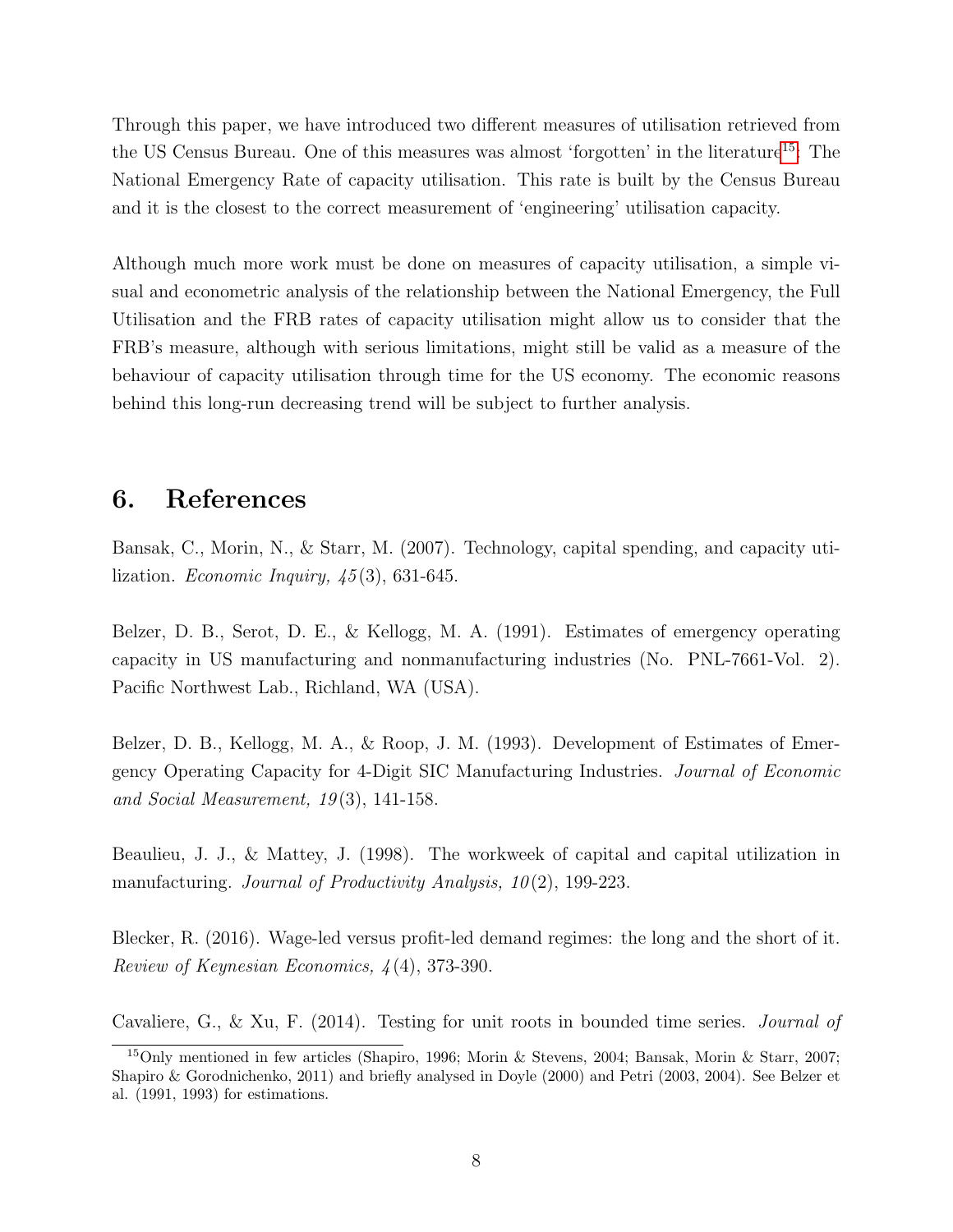Econometrics, 178, 259-272.

De Leeuw, F. (1979). Why capacity utilization estimates differ. Survey Current Business, 59, 45-56.

Doyle, M. P. (2000). The 1989 Change in the Definition of Capacity: A Plant-Level Perspective. US Census Bureau, Center for Economic Studies.

Duménil, G., & Lévy, D. (2012). Being Post-Keynesian in the Medium Term and Classical-Marxian in the Long Term?. mimeo.

Duménil, G., & Lévy, D. (2014). A reply to Amitava Dutt: the role of aggregate demand in the long run. Cambridge journal of economics, 38 (5), 1285-1292.

Fiebiger, B. (2018). Some Observations on Endogeneity in the Normal Rate of Capacity Utilisation. mimeo.

Foss, M. F. (1963). The utilization of capital equipment: postwar compared with prewar. Survey of Current Business, 43 (6), 8-16.

Foss, M. F. (1981a). Changes in the Workweek of Fixed Capital: US Manufacturing, 1929 to 1976 (Vol. 309). American Enterprise Institute Press. ISO 690.

Foss, M. F. (1981b). Long-run changes in the workweek of fixed capital. The American Economic Review, 71 (2), 58-63.

Foss, M. F. (1984). Changing Utilization of Fixed Capital: An Element in Long-Term Growth. American Enterprise Institute for Public Policy Research - Business Economics - 128 pp.

Foss, M. F. (1985). Changing utilization of fixed capital: an element in long-term growth. Monthly Lab. Rev., 108, 3.

Foss, M. F. (1997). Shiftwork, capital hours and productivity change. Springer Science Business Media.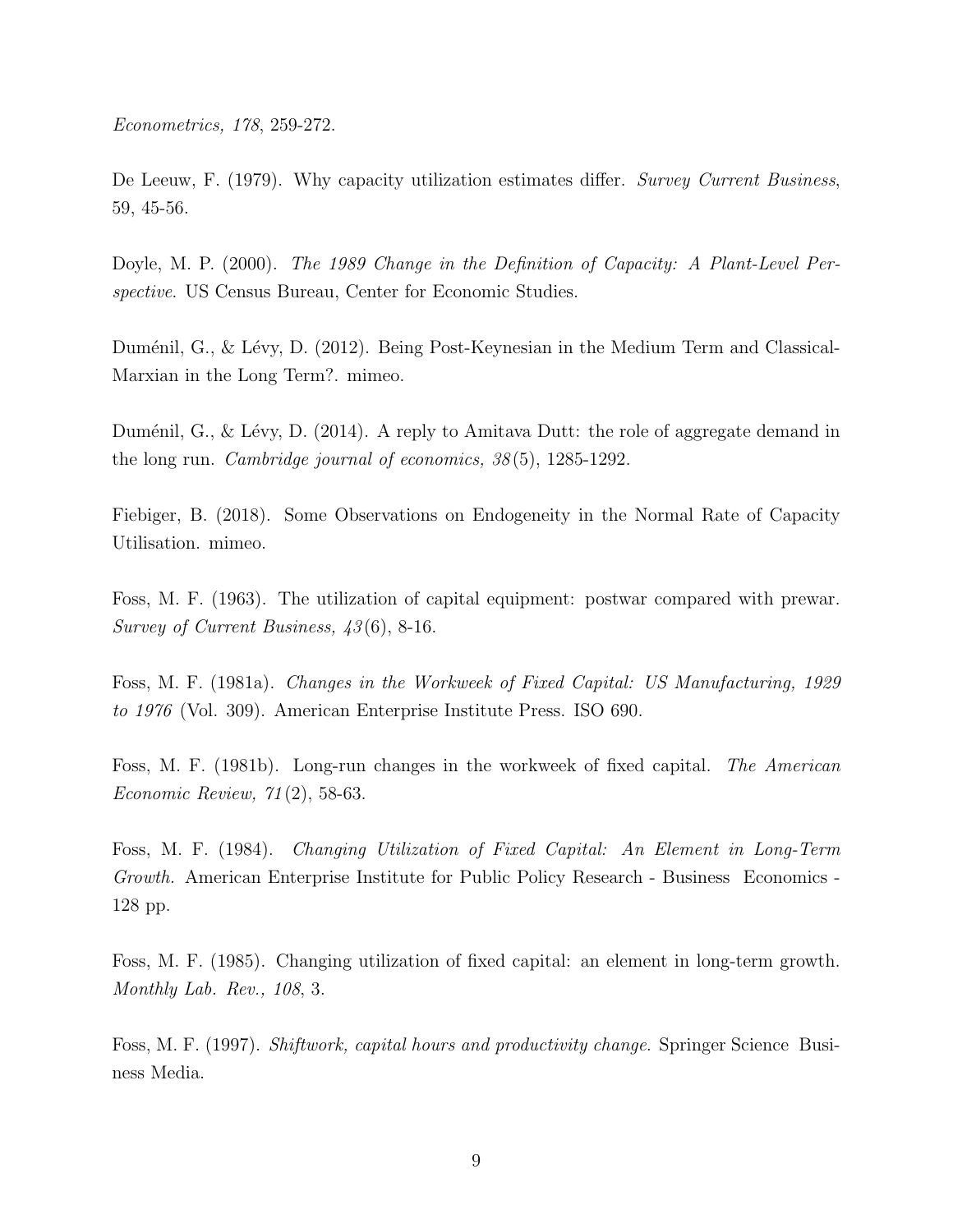Gilbert, C., Morin, N., & Raddock, R. (2000). Industrial Production and Capacity Utilization: Recent Developments and the 1999 Revision. Fed. Res. Bull., 86, 188.

Gorodnichenko, Y., & Shapiro, M. D. (2011). Using the survey of plant capacity to measure capital utilization. US Census Bureau Center for Economic Studies Paper No. CES-WP-11-19.

Hertzberg, M. R., Jacobs, A. I., & Trevathan, J. E. (1974). The Utilization of manufacturing capacity, 1965-73. Survey of current business, 54, 47-57.

Kiefer, D., & Rada, C. (2014). Profit maximising goes global: the race to the bottom. Cambridge Journal of Economics,  $39(5)$ , 1333-1350.

Morin, N., & Stevens, J. (2004): Estimating capacity utilization from survey data, Finance and Economics Discussion Paper No. 2004–49, Board of Governors of the Federal Reserve System.

Nersisyan, Y., & Wray, L. R. (2019). How to Pay for the Green New Deal. Levy Economics Institute, Working Papers Series, 931.

Nikiforos, M. (2016). On the 'utilisation controversy': a theoretical and empirical discussion of the Kaleckian model of growth and distribution. Cambridge journal of economics,  $(2)$ , 437-467.

Nikiforos, M. (2018). Some comments on the Sraffian Supermultiplier approach to growth and distribution. Journal of Post Keynesian Economics, 41 (4), 659-675.

Orr, J. A. (1989). The average workweek of capital in manufacturing, 1952–1984. Journal of the American Statistical Association, 84 (405), 88-94.

Perry, G. L. (1973). Capacity in manufacturing. Brookings Papers on Economic Activity, 1973 (3), 701-742.

Petri, F. (2003). Should the theory of endogenous growth be based on Say's Law and the full employment of resources?. The Theory of Economic Growth: a 'Classical' Perspective, Cheltenham, UK and Northampton, MA, USA: Edward Elgar, 139-60.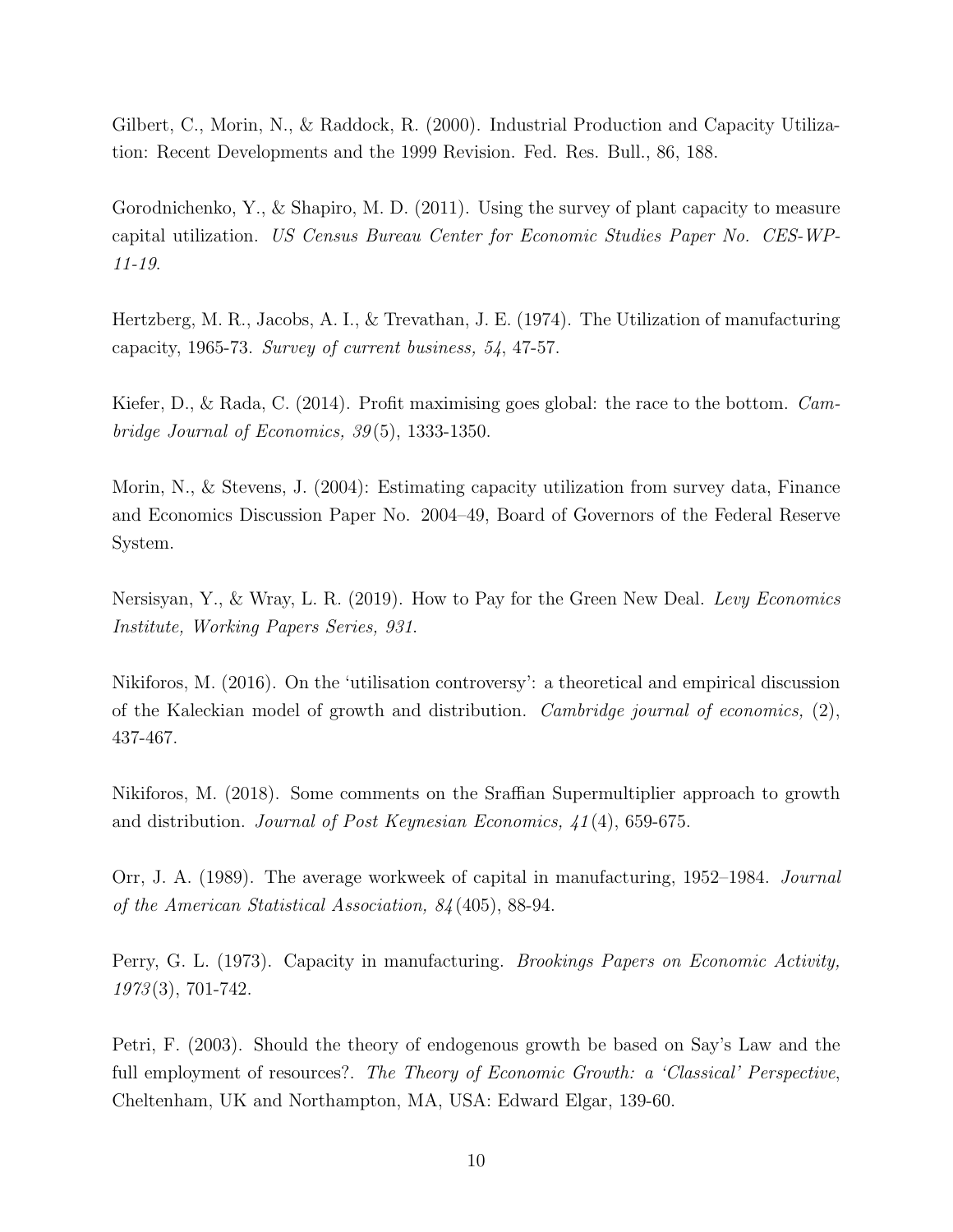Petri, F. (2004). General Equilibrium, Capital and Macroeconomics: a key to recent controversies in equilibrium theory. Edward Elgar Publishing.

Phillips, A. (1963). An appraisal of measures of capacity. The American Economic Review,  $53(2)$ , 275-292.

Pierce, J. & Wisniewski, E. (2018). Some Characteristics of the Decline in Manufacturing Capacity Utilization. FEDS Notes. Washington: Board of Governors of the Federal Reserve System, March 1, 2018, <https://doi.org/10.17016/2380-7172.2162>.

Rost, R. F. (1983). New Federal Reserve Measures of Capacity and Capacity Utilization. Federal Reserve Bulletin, 69, 515-521.

Schnader, M. H. 1984. 'Capacity Utilization' The Handbook of Economic and Financial Measures, Frank J. Fabozzi & Harry I. Greenfield, eds. Illinois: Dow-Jones Irwin.

Setterfield, M. (2018). Long-run variation in capacity utilization in the presence of a fixed normal rate. *Cambridge Journal of Economics*,  $\mu$ 3(2), 443-463.

Setterfield, M., & Avritzer, J. D. (2019). Hysteresis in the normal rate of capacity utilization: a behavioural explanation. The New School for Social Research, Department of Economics, Working Paper, 7.

Shaikh, A. (1987). The falling rate of profit and the economic crisis in the US. The Imperiled Economy, Book I, Macroeconomics from a Left Perspective, 115-126.

Shaikh, A. (1989). The current economic crisis: Causes and implications. ATC.

Shaikh, A. (1992). The falling rate of profit as the cause of long waves: Theory and empirical evidence. In New findings in long-wave research (pp. 174-202). Palgrave Macmillan, London.

Shaikh, A. (1999). Explaining the global economic crisis. *Historical materialism*,  $5(1)$ , 103-144.

Shaikh, A. (2016). Capitalism: Competition, conflict, crises. Oxford University Press.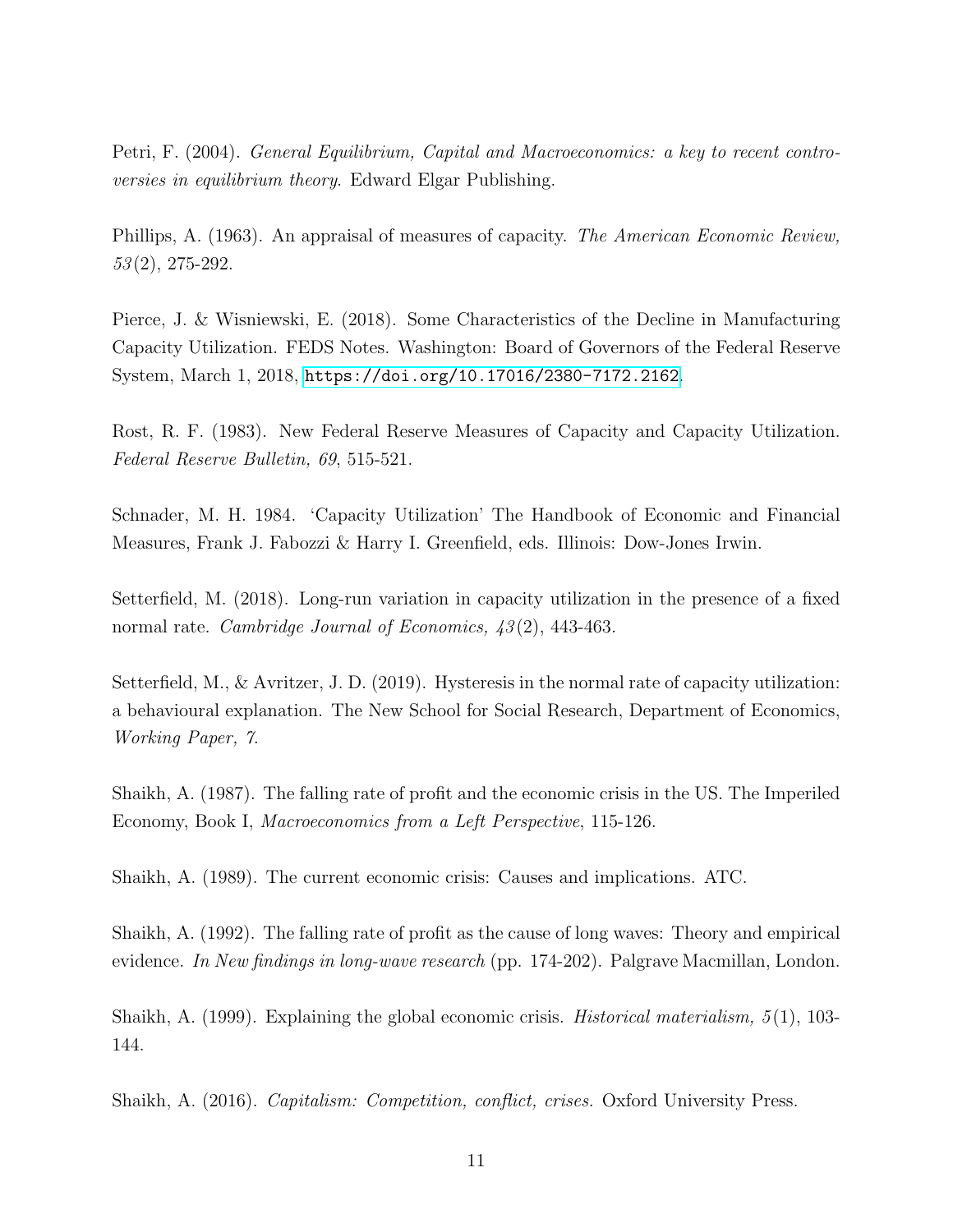Shapiro, M. D. (1986). Capital utilization and capital accumulation: Theory and evidence. Journal of Applied Econometrics, 1(3), 211-234.

Shapiro, M. D. (1989). Assessing the Federal Reserve's Measures of Capacity and Utilization. Brookings Papers on Economic Activity, 20 (1), 181-242.

Shapiro, M. D. (1996). Macroeconomic Implications of Variation in the Workweek of Capital. Brookings Papers on Economic Activity, 27(2), 79-134.

Skott, P., & Zipperer, B. (2012). An empirical evaluation of three post-Keynesian models. European Journal of Economics and Economic Policies: Intervention, 9 (2), 277-308.

Taubman, P., & Gottschalk, P. (1971). The average workweek of capital in manufacturing. Journal of the American Statistical Association, 66 (335), 448-455.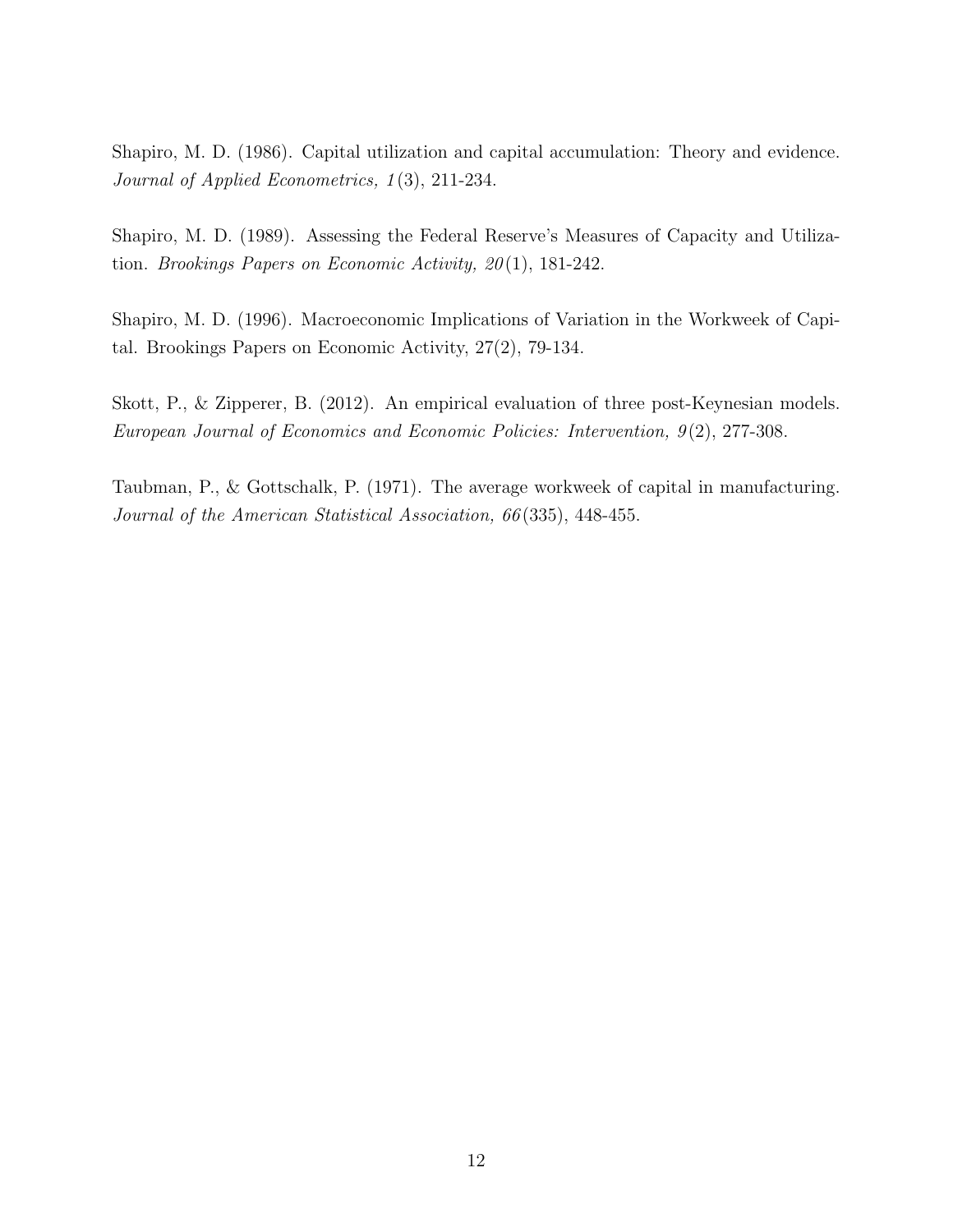# Appendix A. Statistical evidence and data sources

## A.1. Decreasing trend in capacity utilisation?

In this Appendix we perform two tests (Augmented Dickey-Fuller and Phillips Perron) to show that there is a decreasing trend in capacity utilisation in the FRB time series for the period 1948Q1-2017Q4. For simplicity, we perform tests which include a constant and a linear trend. We also assume that bounds are sufficiently far away so conventional unit root methods behave according to the standard asymptotic theory.[16](#page-14-0)

Table 1: Time Series Unit Root Tests

|        | ADF        | PP         |
|--------|------------|------------|
| t-Stat | $-4.43***$ | $-3.72***$ |
| Trend  | $Yes***$   | $Yes*$     |

Note:  $*=pval<0.1$ ,  $*=pval<0.05$ ,  $***=pval<0.01$ . Source: own computations based on data provided. See Appendix A.3.

As we said, for *simplicity*, we have included a linear trend. From an economic point of view this does not necessarily make sense, given that, a linear trend implies that the level of utilisation, sooner or later, will reach an upper or lower bound. Following this reasoning, the inclusion of breakpoints, as Nikiforos (2016) has done in his article, might be an advantage over the linear-trend *assumption*.<sup>[17](#page-14-1)</sup> But given that the article is more focus on the *reliability* of the estimates, breakpoint tests will be left for further research.

### A.2. Comparing NER, FUR and FRB time series

We have two sub-samples. One for the period  $1989Q4-2006Q4$  (only last quarter, not seasonally adjusted) and another one for the period 2010Q1-2017Q4 (quarterly, seasonally adjusted).[18](#page-14-2) First, we present a correlation matrix for all the variables in both sub-samples.

<span id="page-14-0"></span><sup>&</sup>lt;sup>16</sup>If bounds were not sufficiently far away, the analysis must consider this issue (see Cavaliere  $\&$  Xu, 2014).

<span id="page-14-1"></span> $17$ Thanks to Alejandro González who raised this issue.

<span id="page-14-2"></span><sup>18</sup>See Appendix A.3. for data description.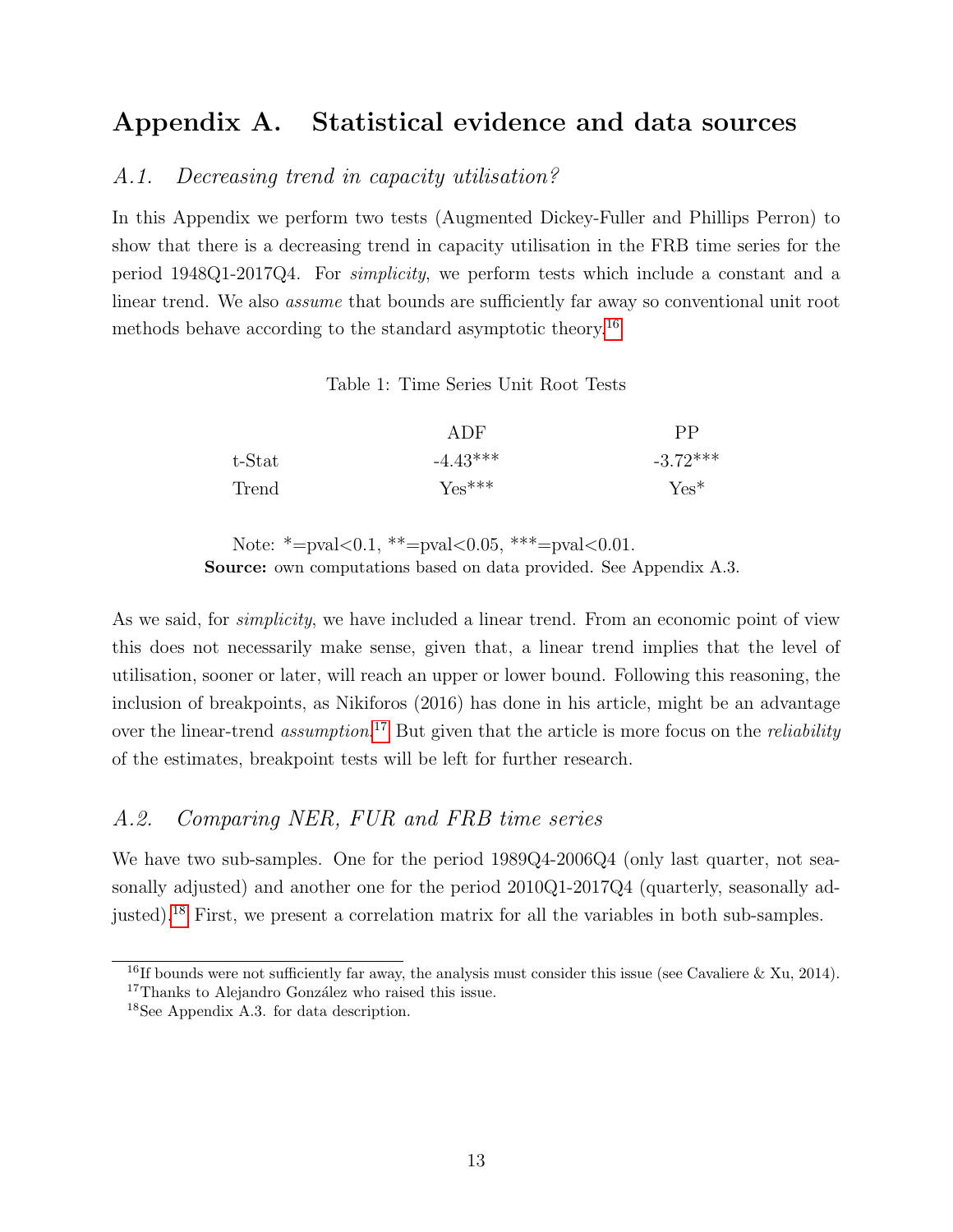#### Table 2: Correlation matrix

| Period                          |      |                  | NER FUR FRB     |       |
|---------------------------------|------|------------------|-----------------|-------|
| 1989Q4-2006Q4 NER 1 0.887 0.701 |      |                  |                 |       |
|                                 | FUR. |                  | $0.887$ 1 0.902 |       |
|                                 |      | FRB 0.701 0.902  |                 |       |
| 2010Q1-2017Q4 NER 1 0.909       |      |                  |                 | 0.928 |
|                                 | FUR. | $0.909 \qquad 1$ |                 | 0.894 |
|                                 | FRB. |                  | 0.928 0.894     |       |

Source: own computations based on data provided. See Appendix A.3.

The correlation coefficient is a measure that determines the degree of association of two variables' movements. A correlation coefficient above .70 typically signals a strong positive correlation. As we can see from Table 2, correlations are between 0.701 and 0.928. Higher, on average, for the 2nd period.

On the one hand, as we can see in Table 3, a unit root process without deterministic trend cannot be discarded for variables in the first sub-sample. On the other hand, we can reject the presence of a unit root without deterministic trend for each variable of the sub-sample 2010Q1-2017Q4. This will arise some complications while analysing the following time series: Even taking into account that probably we will loose important information, we will differentiate the data for the first sub-sample.<sup>[19](#page-15-0)</sup>

Table 3: Unit root tests without trends in sub-samples

| Period        |            | ADF        | PP         |
|---------------|------------|------------|------------|
| 1989Q4-2006Q4 | <b>NER</b> | $-2.02$    | $-2.14$    |
|               | <b>FUR</b> | $-1.20$    | $-1.20$    |
|               | FRB        | $-1.47$    | $-1.60$    |
| 2010Q1-2017Q4 | <b>NER</b> | $-3.35**$  | $-3.79***$ |
|               | <b>FUR</b> | $-4.62***$ | $-4.62***$ |
|               | <b>FRB</b> | $-6.27***$ | $-6.01***$ |

<span id="page-15-0"></span>Source: own computations based on data provided - SIC criterion. See Appendix A.3.

<sup>&</sup>lt;sup>19</sup>These tests were performed without deterministic trends in order to be useful for the Appendix A.2.1., A.2.2. and A.2.3. Cointegration analysis was discarded because of the small number of observations.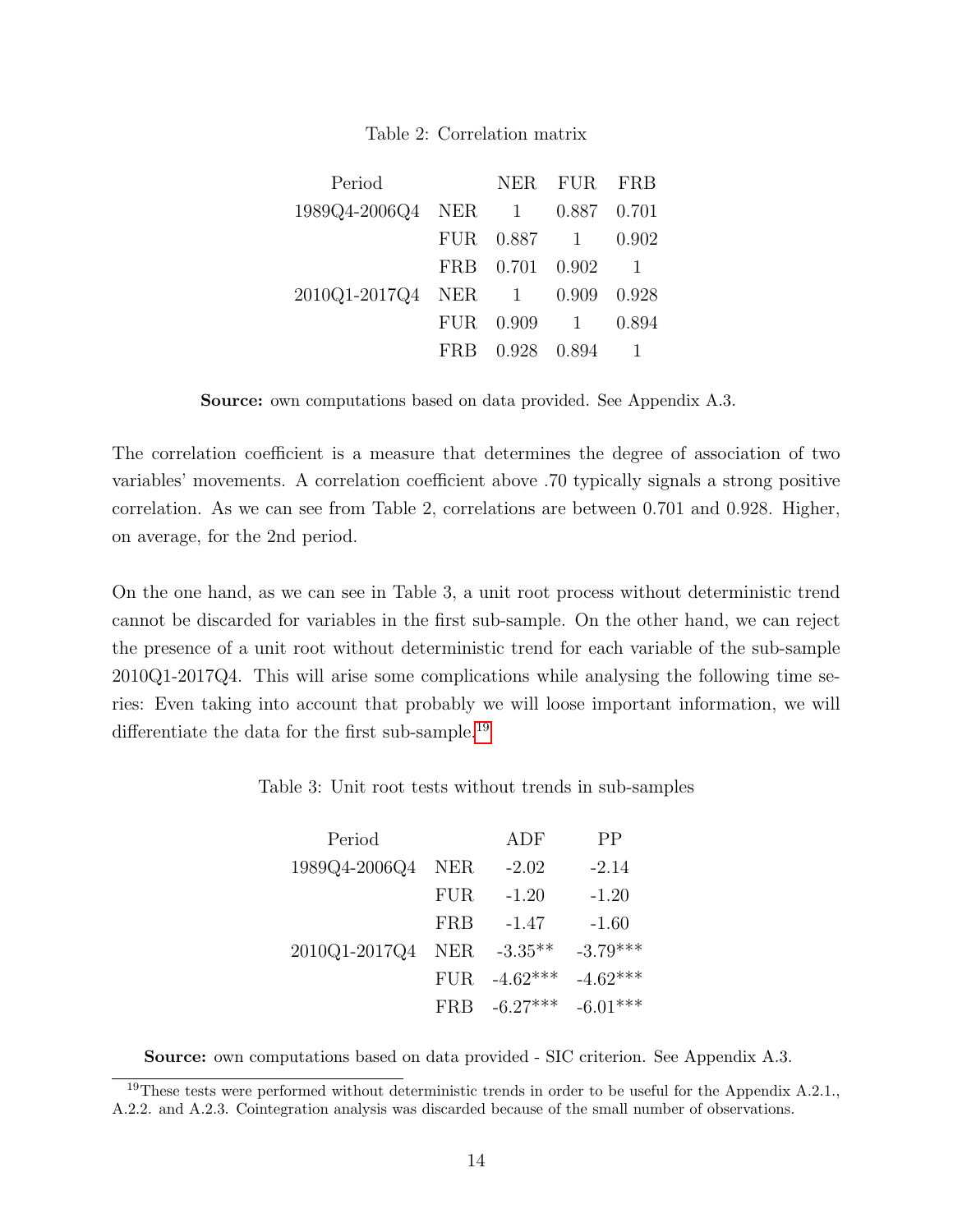#### A.2.1. Comparing NER and FUR time series

Here we will compare the Full Utilisation Rate (FUR) and the National Emergency Rate (NER) at an aggregate level for the period 1989Q4-2006Q4 (only last quarter, not s.a.) and 2010Q1-2017Q4 (quarterly, s.a.). To avoid spurious regression, we introduce distributive lags under Schwarz criterion (SIC). The equation tested consists on,

$$
NER_t = \alpha + \gamma_1 NER_{t-1} + \dots + \gamma_n NER_{t-n} + \beta_1 FUR_t + \dots + \beta_n FUR_{t-n} + \epsilon \tag{1}
$$

After a simple OLS regression<sup>[20](#page-16-0)</sup>, that takes the form of an ARDL model, we run a Wald test in which we test for our null hypothesis in which  $\beta_1 = 0$ . If we reject that  $\beta_1 = 0$  then we cannot reject the possibility of FUR and NER being similar time series. For a robustness check, we run another Wald test in which  $\beta_1 = 1$ , it means that we check if these time series are equal, with a different *level* ( $\alpha$ ). Results presented in Table 4. As we can see there, we reject in all cases that  $\beta_1 = 0$  and we cannot reject that  $\beta_1 = 1$ .

Table 4: Wald Test - NER and FUR comparison

| Period        | $H_0$       | Aggregate  |
|---------------|-------------|------------|
| 1989Q4-2006Q4 | $\beta_1=0$ | $12.76***$ |
|               | $\beta_1=1$ | 0.40       |
| 2010Q1-2017Q4 | $\beta_1=0$ | $6.31***$  |
|               | $\beta_1=1$ | $-0.30$    |

Note: \*=pval<0.1, \*\*=pval<0.05, \*\*\*=pval<0.01. Source: own computations based on data provided. See Appendix A.3.

#### A.2.2. Comparing FRB and FUR time series

In this subsection, we will compare the Federal Reserve Board Utilisation Rate (FRB) and the Full Utilisation Rate (FUR) at an aggregate level for the period  $1989Q4-2006Q4^{21}$  $1989Q4-2006Q4^{21}$  $1989Q4-2006Q4^{21}$  and for 2010Q1-2017Q4 (quarterly, s.a.). Following the same methodology explained in Appendix A.2.1, results are presented in Table 5.

$$
\Delta NER_t = \gamma_1 \Delta NER_{t-1} + \dots + \gamma_n \Delta NER_{t-n} + \beta_1 \Delta FUR_t + \dots + \beta_n \Delta FUR_{t-n} + \epsilon
$$
\n(2)

The same procedure will follow for all the Appendix A.2.

<span id="page-16-0"></span> $20$ Given we cannot reject the presence of a unit root process, for the first sub-sample we differentiate the data so the equation to be tested is

<span id="page-16-1"></span> $^{21}$ FUR: only last quarter, not s.a.; FRB: only last quarter, s.a.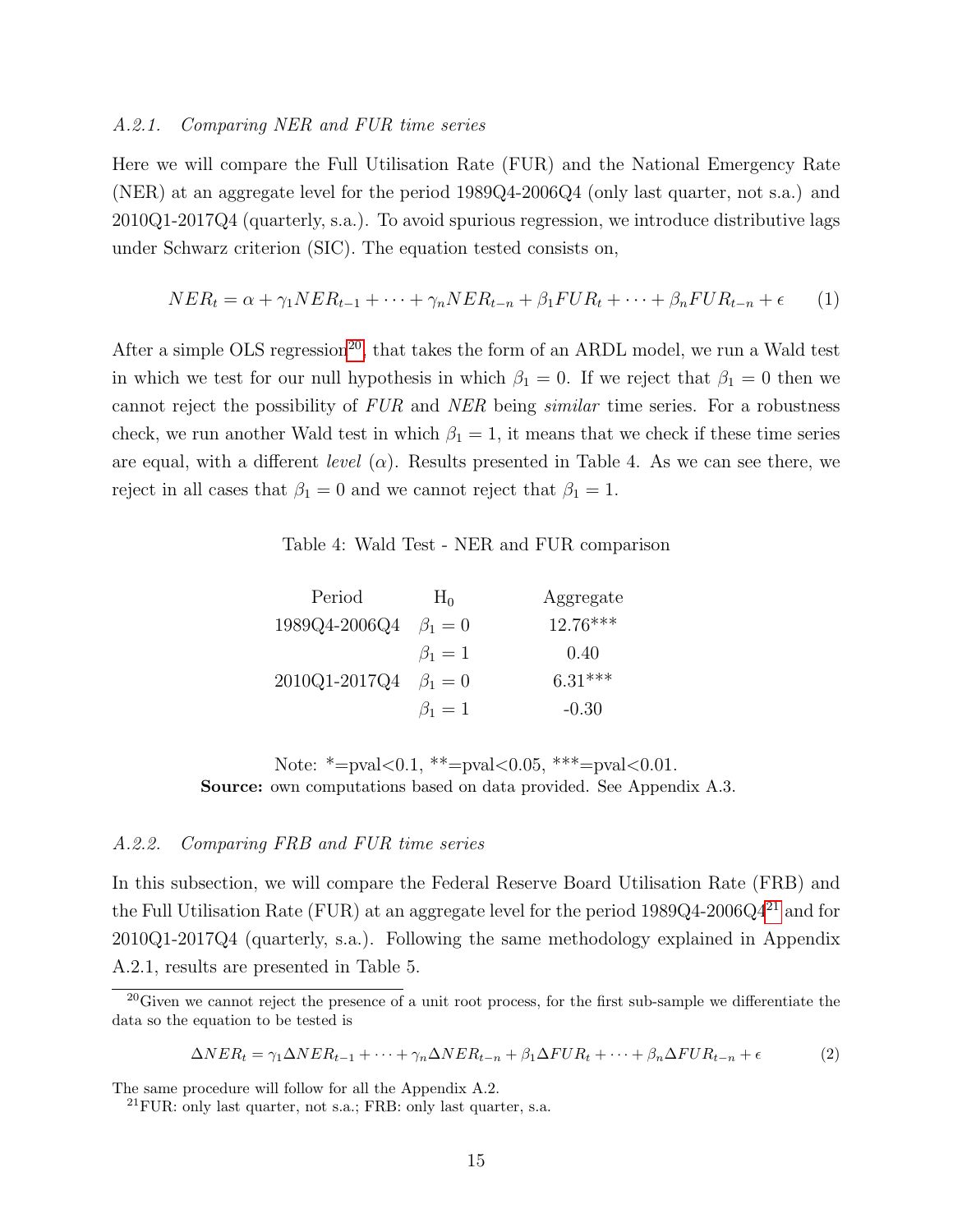Table 5: Wald Test - FRB and FUR comparison

| Period        | $H_0$       | Aggregate |
|---------------|-------------|-----------|
| 1989Q4-2006Q4 | $\beta_1=0$ | $6.49***$ |
|               | $\beta_1=1$ | 0.56      |
| 2010Q1-2017Q4 | $\beta_1=0$ | $2.95***$ |
|               | $\beta_1=1$ | $-0.49$   |

Note: \*=pval<0.1, \*\*=pval<0.05, \*\*\*=pval<0.01. Source: own computations based on data provided. See Appendix A.3.

In this case, we also reject that  $\beta_1 = 0$  in our two sub-samples. Moreover, we cannot reject that  $\beta_1 = 1$  for both sub-samples.

### A.2.3. Comparing NER and FRB time series

Finally we will compare the National Emergency Rate (NER) and the Federal Reserve Board Utilisation Rate (FRB) of capacity utilisation at an aggregate level for the period 1989Q4-  $2006Q4^{22}$  $2006Q4^{22}$  $2006Q4^{22}$  and for  $2010Q1-2017Q4$  (quarterly, s.a.). Following the same methodology explained in Appendix 2.1., results presented in Table 6. In this case, we also reject that  $\beta_1 = 0$  in our two sub-samples and we cannot reject that  $\beta_1 = 1$ .

Table 6: Wald Test - NER and FRB comparison

| Period        | $H_0$       | Aggregate |
|---------------|-------------|-----------|
| 1989Q4-2006Q4 | $\beta_1=0$ | $4.92***$ |
|               | $\beta_1=1$ | -1.18     |
| 2010Q1-2017Q4 | $\beta_1=0$ | $2.90***$ |
|               | $\beta_1=1$ | 0.38      |

Note:  $*=pval<0.1$ ,  $**=pval<0.05$ ,  $**=pval<0.01$ . Source: own computations based on data provided. See Appendix A.3.

## A.3. Data Sources

- FRB Capacity Utilization 1948 - 2017. Board of Governors of the Federal Reserve System (US), Capacity Utilization: Manufacturing [CAPUTLB00004SQ], quarterly, season-

<span id="page-17-0"></span> $^{22}$ NER: only last quarter, not s.a.; FRB: only last quarter, s.a.